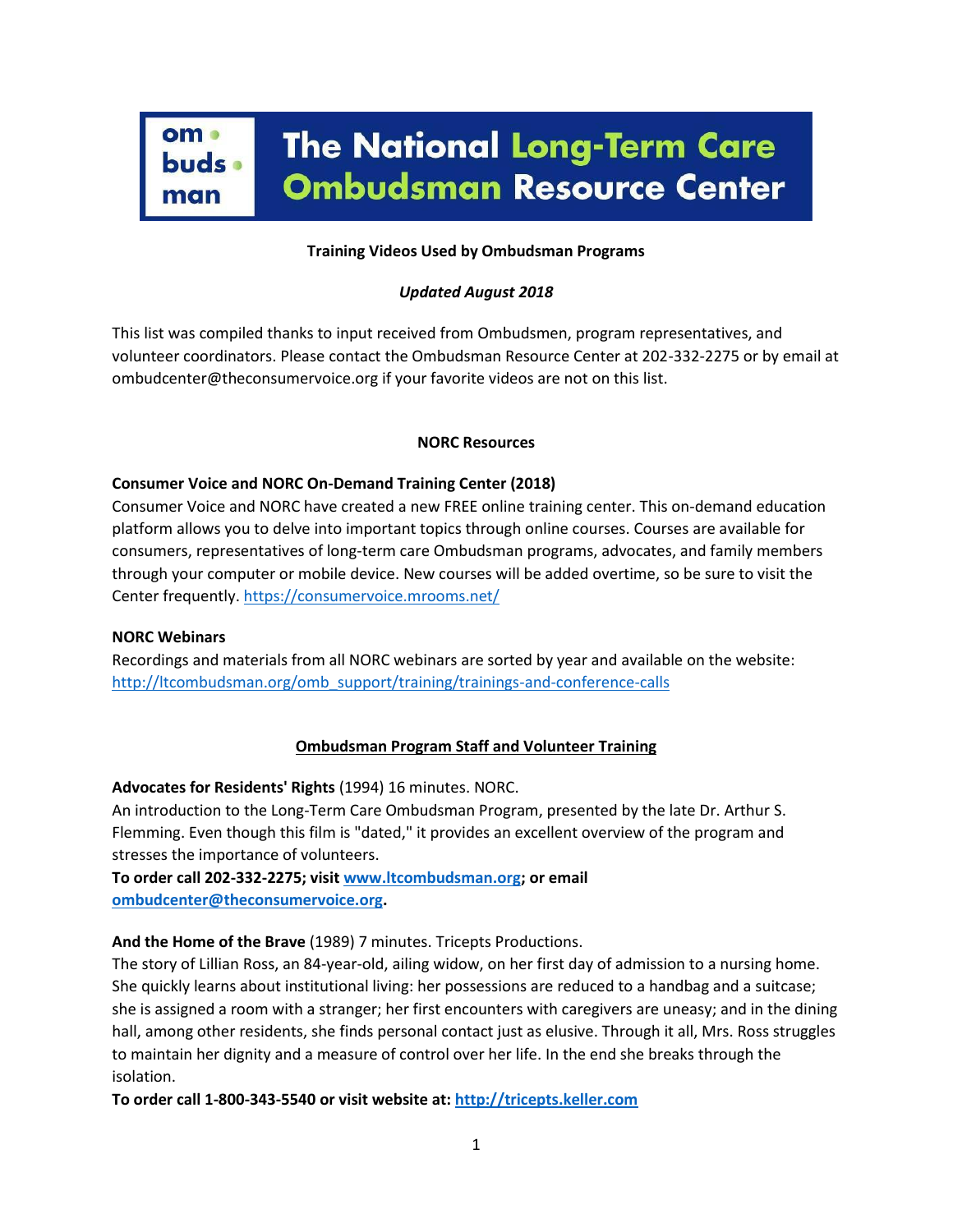### **Basic Complaint Handling Skills For Ombudsmen** (1991) 27:45 minutes. NORC.

This videotape and training guide were developed to assist in teaching basic complaint handling skills to new ombudsmen. It is intended to be used in conjunction with classroom instruction. The situations on the tape are designed to provoke discussions and offer opportunities for teaching specific skills, program policies and procedures, and the ombudsman's responsibility to residents**. Copies available through NORC, to order call 202-332-2275; visit [www.ltcombudsman.org;](http://www.ltcombudsman.org/) or email [ombudcenter@theconsumervoice.org.](mailto:ombudcenter@theconsumervoice.org)**

### **Complaints of a Dutiful Daughter** 37 minutes. Terra Nova Films.

With profound insight and a large dose of levity, Complaints of a Dutiful Daughter chronicles the various stages of a mother's Alzheimer's disease and the evolution of a daughter's response to the illness. The desire to cure the incurable--to set right her mother's confusion and forgetfulness, to temper her mother's obsessiveness -- gives way to an acceptance which is finally liberating for both daughter and mother.

**To order call 800-779-8491 or visit website at:** <http://www.terranova.org/>

**Dispute Resolution Skills for Long Term Care Ombudsman** (1992) 24:45 minutes. NORC. This videotape features five vignettes that show ombudsmen using dispute resolution techniques to handle complaints. Ombudsmen are shown using the skills of a negotiator, mediator, educator, and planner. The video was developed by the California Law center on Long Term Care for the California Department of Aging, and was originally disseminated by the National Center for State Long Term Care Ombudsman Resources to all State Ombudsmen.

**Copies available through NORC, to order call 202-332-2275; visi[t www.ltcombudsman.org;](http://www.ltcombudsman.org/) or email [ombudcenter@theconsumervoice.org.](mailto:ombudcenter@theconsumervoice.org)**

**Look at Me** (1994) 5 minutes. US Department of Veterans Affairs.

A short sensitive film of a resident asking staff to look at her as a person rather than as a job. Based on a poem by a 99-year-old woman.

#### **Copies may be available through your State Ombudsman Program.**

#### **Peege** (1974) 28 minutes. Phoenix Films, Inc.

Film depicts a family's visit to grandmother who is in a nursing home. The family fumbles through efforts to establish some meaningful communication with grandmother who suffers from dementia. **Copies may be available through University of Michigan at (734) 764-5360 or visit website at:**  <http://www.lib.umich.edu/aml/> **or you can purchase the digital or CD at**  <https://phoenixlearninggroup.com/product/peege/>

**Sexuality, Intimacy, and Dementia in Residential Care** Settings (2017) 78 minutes. Terra Nova Films. This 5-chaptered DVD brings forth a thoughtful, much-needed exploration of sexuality, intimacy, and dementia, and the complex issues that impact residents, family members, and care staff. Through five 15- to 20-minute videos, the DVD looks at the relevant concerns of intimacy and sexuality on quality of life, freedom to express sexuality, capacity to consent, resident protection, and potential legal ramifications. It also touches on the needs of LGBT residents, how to address resident-to-resident and resident-to-visitor encounters, and how to find workable solutions with the support of family members. This DVD poses many relevant questions, and is designed to equip care staff with a well-rounded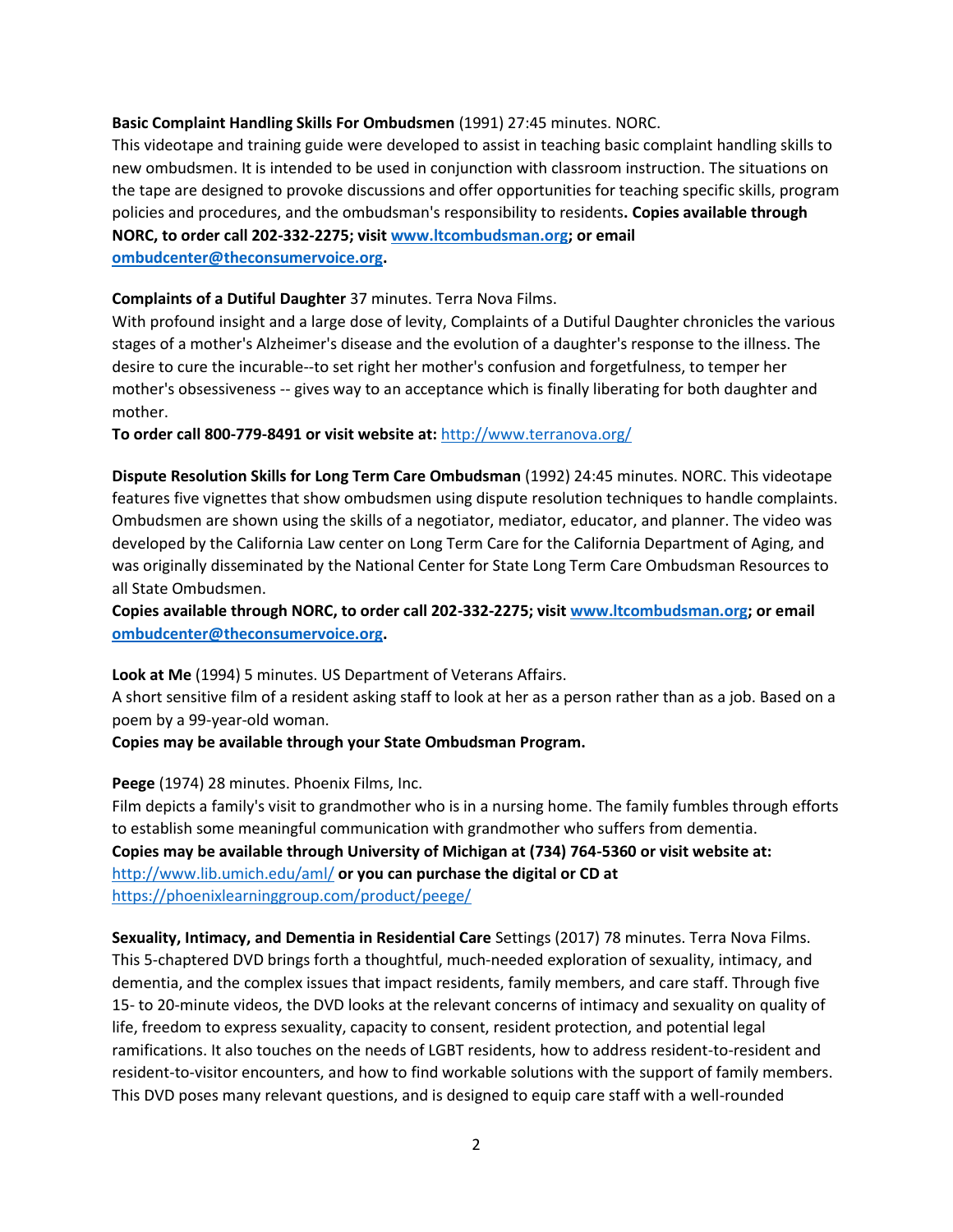understanding of the sensitive issues concerning intimacy, sexuality, and the rights of persons with dementia, as well as, how to respond to expressions of sexuality in a manner that promotes both resident dignity and safety. The package includes a PDF Facilitator's Guide with Key Lesson Points, Discussion Questions, plus Sample Policies and Procedures Concerning Sexual Expression. Presented by author and educator, Daniel Kuhn, LCSW.

**To order call 800-779-8491 or visit website at:** <http://www.terranova.org/>

## **The Thin Edge of Dignity** (June 2014)

Dick Weinman, retired professor of broadcast communications at Oregon State University, author and former radio personality delivers a moving presentation about his experience in an assisted living facility. There is also a discussion guide.

[http://ltcombudsman.org/omb\\_support/training/materials-created-by-ombudsman-programs](http://ltcombudsman.org/omb_support/training/materials-created-by-ombudsman-programs)

## **Nursing Home Staff Training**

### **Bathing Without a Battle**

This award-winning training is all about creating a better bathing experience for persons with Alzheimer's Disease and Related Dementias.

**To order call 800-779-8491 or visit website at:** <http://www.terranova.org/> <http://bathingwithoutabattle.unc.edu/>

[https://www.youtube.com/watch?v=oNtpF\\_lgDPk](https://www.youtube.com/watch?v=oNtpF_lgDPk)

# **Dress Him While He Walks: Management in Caring for Residents with Alzheimer's Disease**

(1993) 20 minutes. Fanlight Productions.

This sensitive and realistic video addresses several difficult behavior patterns of Alzheimer's patients. It demonstrates practical ways of dealing with behaviors such as wandering, angry outbursts, and delusions.

**To order call 1-800-876-1710 or visit website at:** <http://www.fanlight.com/>

# **"Hand in Hand: A Training Series for Nursing Homes," on Person-Centered Care of Persons with Dementia and Prevention of Abuse** (2012)

The Hand in Hand training materials consist of an orientation guide and six one-hour video- based modules, each of which has a DVD and an accompanying instructor guide. Though Hand in Hand is targeted to nurse aides, it may be valuable to all nursing home caregivers, administrative staff and surveyors. This free training was sent to all nursing homes. The training is also available on the CMS website[: https://surveyortraining.cms.hhs.gov/pubs/HandinHand.aspx](https://surveyortraining.cms.hhs.gov/pubs/HandinHand.aspx)

# **The Heart Has No Wrinkles** (1989) (2016) 16 minutes.

This gentle video explores the issue of sexuality and older people in long term care and addresses issues of intimacy, privacy and respect for individuality. The video chronicles the lesson a worker learns as she first interrupts a couple in an intimate embrace, later jokes with co-workers about the incident and finally comes to realize that the need for love, respect and privacy does not diminish with age. The video may be at a nearby library.<http://www.worldcat.org/title/heart-has-no-wrinkles/oclc/607155787>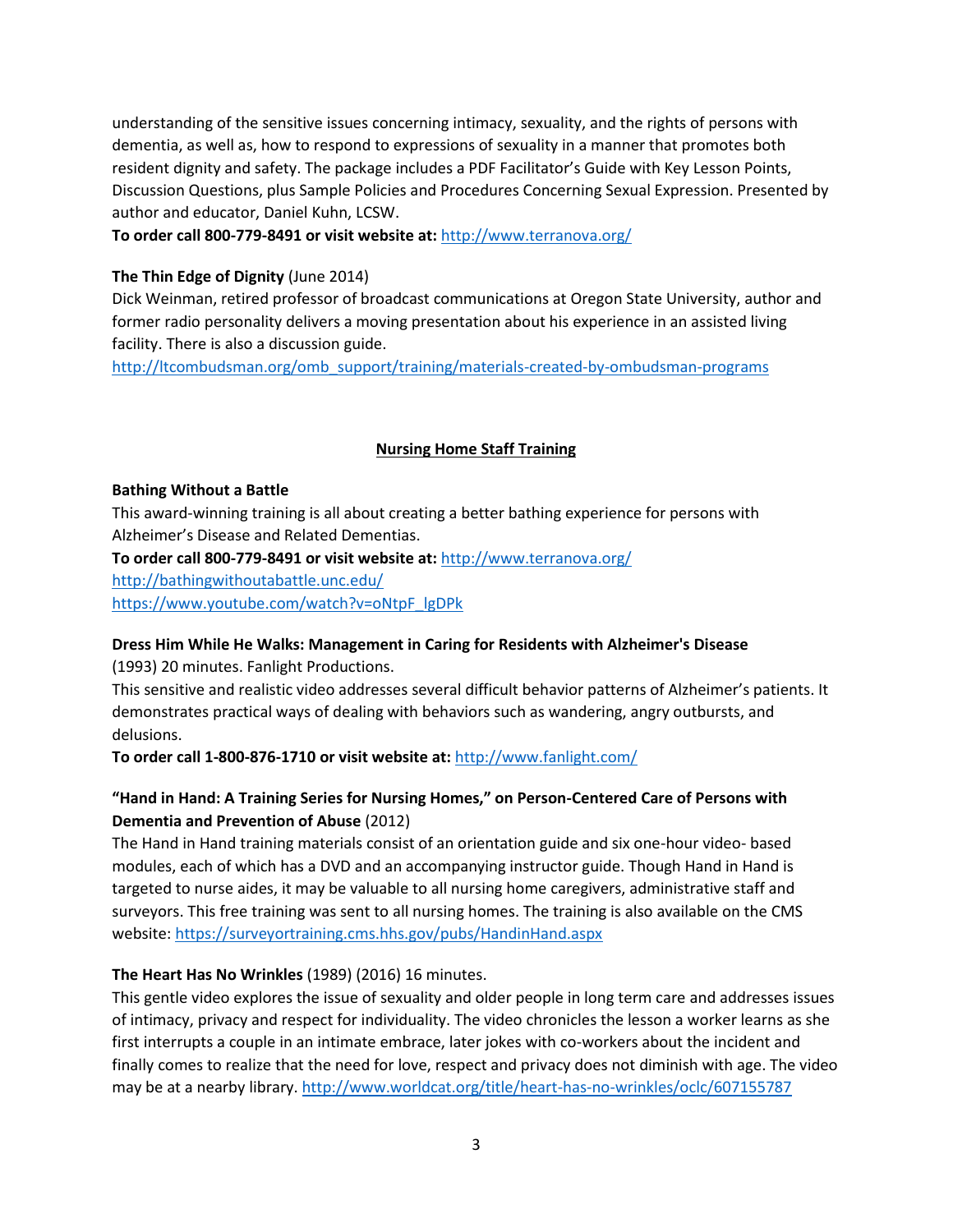### **I'm Pretty Old** (1992) 20 minutes. Terra Nova Films.

A resident centered video that presents listening as a vital first step in understanding and responding to the diverse needs of long-term care residents. **To order call 800-779-8491 or visit website at:**  <http://www.terranova.org/>

## **In Your Hands - Nursing Home Resident Care** (1995) 13.5 minutes. Terra Nova Films.

This video raises issues that are central to giving "respectful care" in the facility setting. Scenes of improper caregiving and "emotionally abusive behavior" are interspersed with scenes of sensitive and respectful caregiving that honor the dignity and needs of the resident. **To order call 800-779-8491 or visit website at**[: http://www.terranova.org/](http://www.terranova.org/)

# **Meaningful work: A Guide to Helping Residents Find Meaningful Activity** (2001) 18 minutes. Eldercare Communications.

This video is to help entry-level staff distinguish between activity and meaningful activity. Employees will identify areas of interest and benefit to residents and incorporate such activities in the daily life of the community. **To order call (800) 505-3232 or visit website at:**

<http://www.eldercarecomm.com/pages/products/mwv.html>

# **Preserving Residents' Dignity** 20 minutes. Eldercare Communications.

This video is geared specifically toward staff members working in long term care. Role-modeling vignettes bring the principles to life and show how staff members can incorporate "caregiving with dignity" into their everyday routine. A detailed facilitators' guide helps prepare and conduct a practical and participative learning session. Staff members will:

- Learn what dignity means to a resident living in a long-term facility
- Hear how residents feel about practices and procedures that are common in many facilities
- Identify the key factors which can either maintain or destroy a resident's dignity
- Uncover staff behaviors which support a resident's need for dignity while still accomplishing the care task at hand

### **To order call (800) 505-3232 or visit website at:**

<http://www.eldercarecomm.com/pages/products/dgv.html>

### **Preventing and Handling Abuse and Neglect -** Eldercare Communications.

This video, used in conjunction with the facilitator guide, creates a stimulating one-hour training session using situations and settings typical of those that long-term care staff face every day.

Role-playing vignettes give viewers slice-of-life examples. Is impatience a form of abuse? Is it abusive or neglectful to ignore a resident's call while you finish what you're doing? Staff members will learn:

- What constitutes abuse and neglect
- Risk factors that are associated with abuse and neglect
- How to implement a plan to prevent resident abuse and neglect
- How to implement a procedure to report abuse and neglect when suspected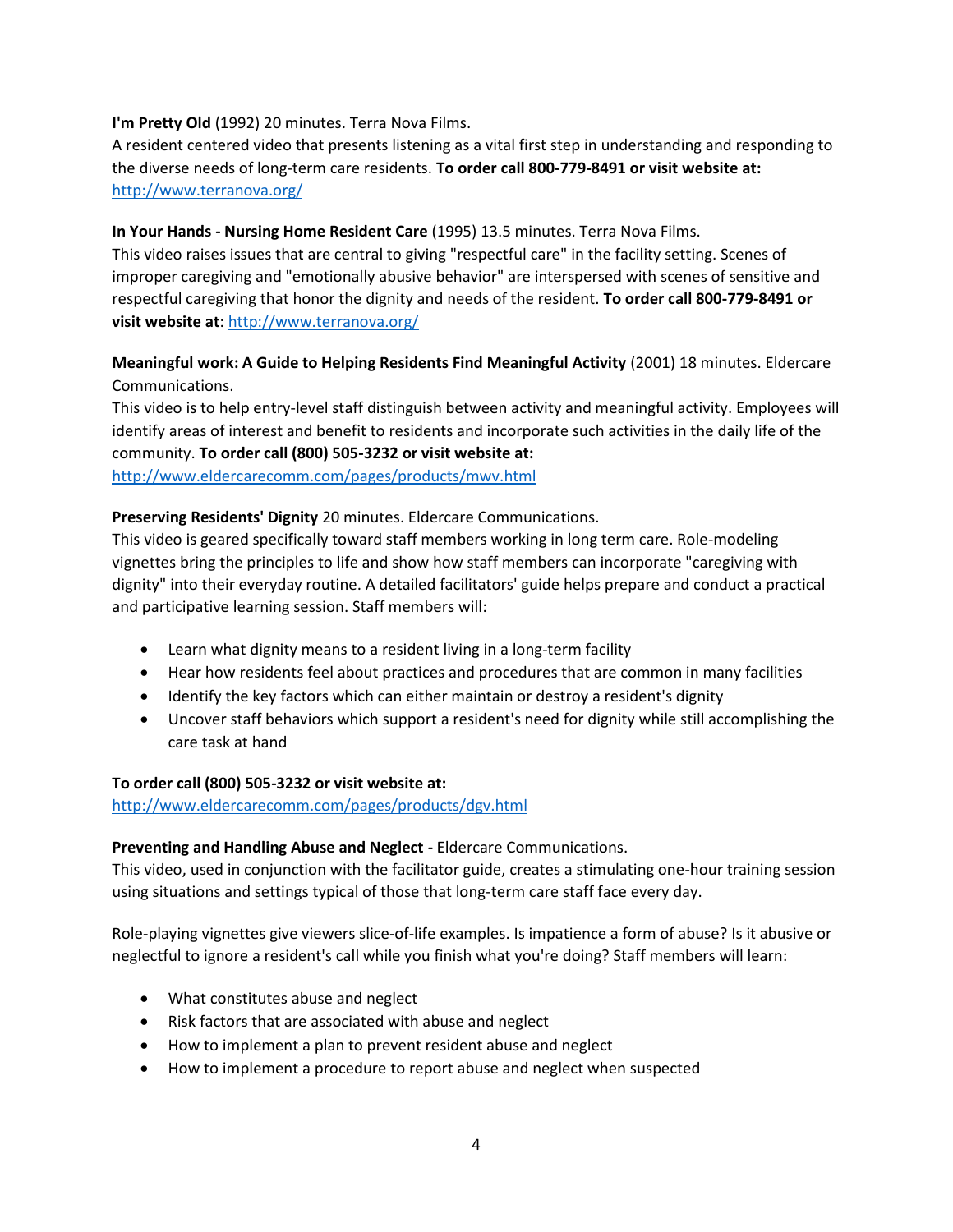### **To order call (800) 505-3232 or visit website at:**

<http://www.eldercarecomm.com/pages/products/pha.html>

## **Quality of Life: An Introduction for Staff** 20 minutes. Eldercare Communications.

This video-based program was developed specifically for the long-term care industry and helps staff members make the connection between resident quality of life and their own care-giving behaviors. Staff learn how to:

- Relate to residents as unique individuals who have meaningful life histories
- Recognize how well-meaning staff behaviors can unintentionally diminish quality of life
- Discover the key components which contribute to quality of life
- Identify care-giving practices which enhance quality of life

A facilitators' guide accompanies the video to help provide a participative learning session and even design follow-up assignments for applying new learning to the job. **To order call (800) 505-3232 or visit website at**: <http://www.eldercarecomm.com/pages/products/qlv.html>

**Residents' Rights for Staff** (updated 2002) 20 minutes. Eldercare Communications This video program trains staff members about fulfilling their role as guardian of the Residents' Rights. Clear, how-to instructions spell out what staff members must do, and avoid doing, during daily interactions with residents. A facilitator's guide accompanies the video as an aid to conducting a meaningful discussion session with viewers.

**To order call (800) 505-3232 or visit website at:** <http://www.eldercarecomm.com/pages/products/rr5v.html>

### **Rose By Any Other Name** (1979) 15 minutes. Tricepts Productions.

Rose Gordon, a 79-year-old woman in a nursing home, is discovered in the bed of a male resident. We see the relationship between Mrs. Gordon and Mr. Morris as warm, intimate and fulfilling, but threatened by the administration and staff of the home, Mrs. Gordon's family and the very architecture of the institution. The film explores the reactions of other people to a loving relationship between an aging pair and the pressures that are brought to end its "unseemliness."

**To order call 1-800-343-5540 or visit website at:** [http://www.tricepts.keller.com](http://www.tricepts.keller.com/)

### **Resident, Family and Community Education**

**No Easy Answer: Moving Beyond the Guilt** (date unknown) 23 minutes. Eldercare Communications. Placing a loved one in a long-term care facility is never easy for the family. The family may experience overwhelming feelings of guilt and loss. This sensitive, caring program is designed for facilities to help troubled family members.

**To order call (800) 505-3232 or visit website at:**

<http://www.eldercarecomm.com/pages/products/neav.html>

**Residents' Rights for Residents** 20 minutes. Eldercare Communications Residents and their families need to know the residents' legally protected rights. This video is geared for